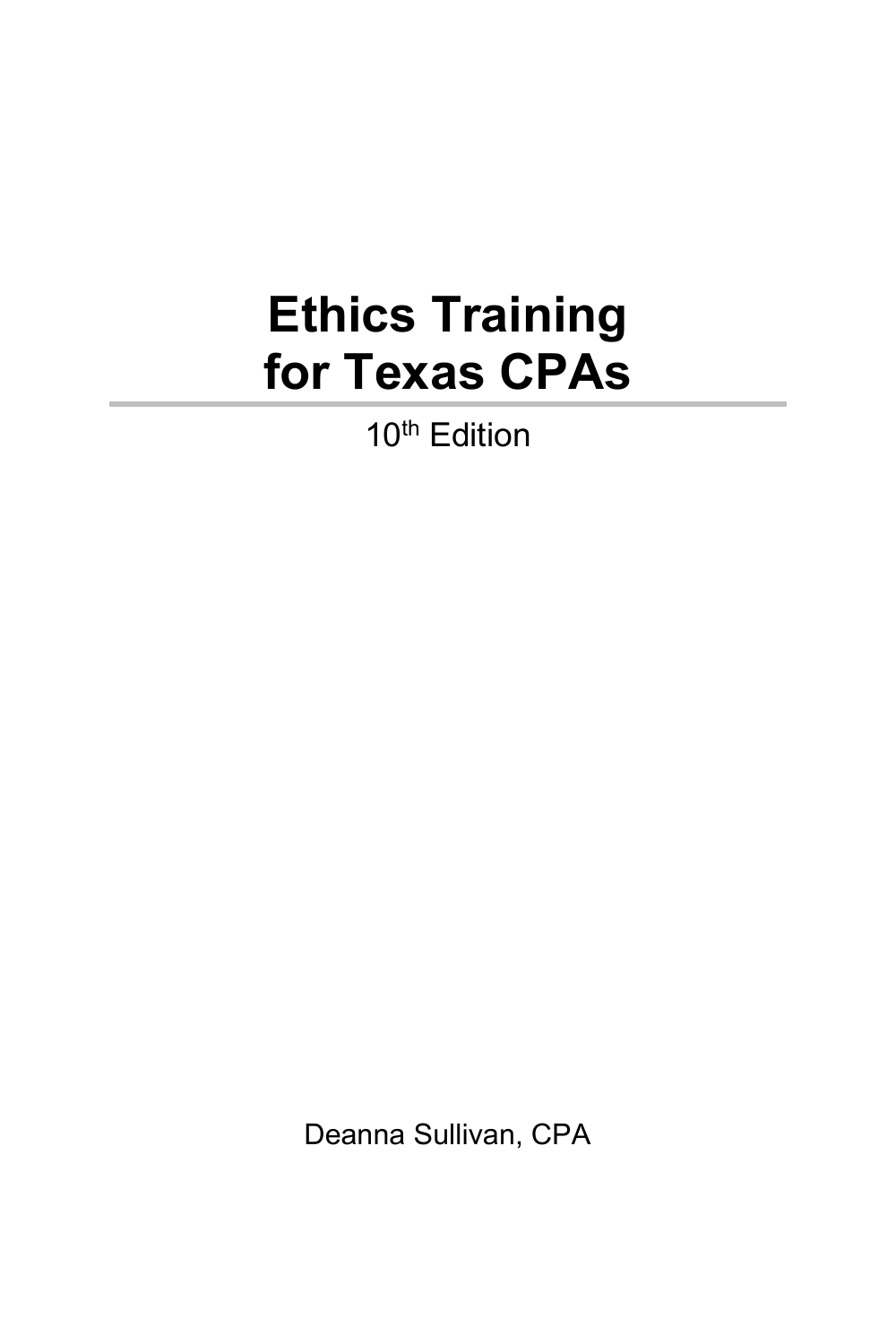## Table of Contents

| Chapter 2 AICPA Code of Professional Conduct  11               |  |
|----------------------------------------------------------------|--|
|                                                                |  |
|                                                                |  |
|                                                                |  |
|                                                                |  |
| Conceptual Framework - The Threats and Safeguards Approach  13 |  |
|                                                                |  |
| Step 2: Evaluating the Significance of a Threat 16             |  |
| Step 3: Identifying and Applying Safeguards  16                |  |
| Step 4: What If There Are No Effective Safeguards?  17         |  |
| Step 5: Document Threats and Safeguards 18                     |  |
|                                                                |  |
|                                                                |  |
|                                                                |  |
|                                                                |  |
|                                                                |  |
|                                                                |  |
|                                                                |  |
|                                                                |  |
|                                                                |  |
|                                                                |  |
| 1.600 - Advertising and Other Forms of Solicitation37          |  |
| 1.700 - Confidential Client Information Rule38                 |  |
| 1.800 - Form of Organization and Name Rule39                   |  |
|                                                                |  |
|                                                                |  |
| Chapter 3 Texas Rules of Professional Conduct  49              |  |
|                                                                |  |
|                                                                |  |
|                                                                |  |
|                                                                |  |
|                                                                |  |
|                                                                |  |
|                                                                |  |
|                                                                |  |